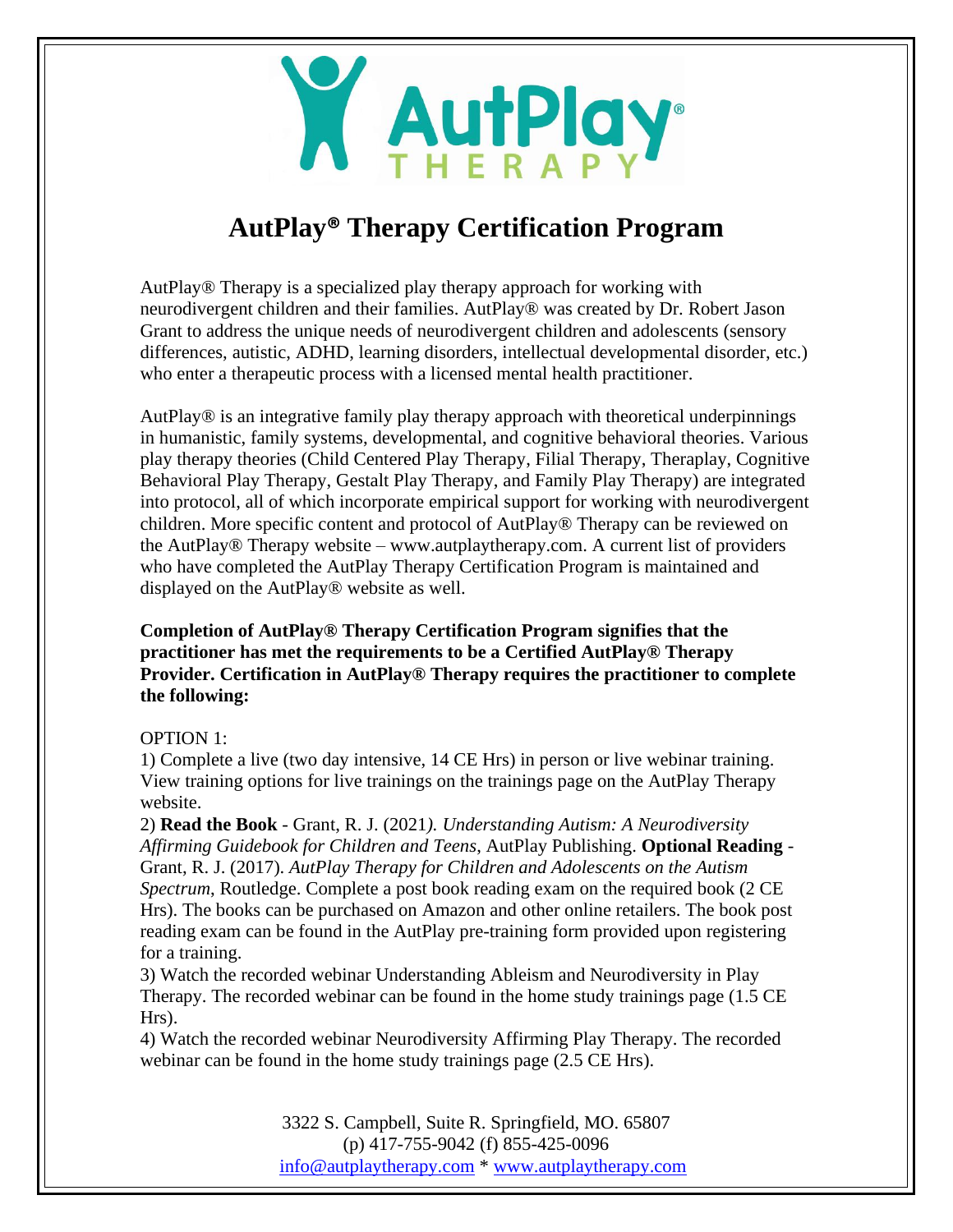# OPTION 2:

1) Complete the home study course (self-paced 16 CE Hrs). View information about the home study course on the home study trainings pages on the AutPlay Therapy website. 2) Purchase and read Grant, R. J. (2021). *Understanding Autism: A Neurodiversity Affirming Guidebook for Children and Teens*, AutPlay Publishing. The book can be purchased on Amazon and other online retailers.

3) Watch the recorded webinar Understanding Ableism and Neurodiversity in Play Therapy. The recorded webinar can be found in the home study trainings page (1.5 CE Hrs).

4) Watch the recorded webinar Neurodiversity Affirming Play Therapy. The recorded webinar can be found in the home study trainings page (2.5 CE Hrs).

AutPlay® Certification Program coverage includes symptomology, special considerations, an overview of neurodivergent needs, an intensive examination of the AutPlay® protocol including the phases of therapy, assessment strategies, target therapy areas, parent involvement and training, and limit setting procedures. Completing certified provider requirements further involves learning about the AutPlay® Follow Me Approach (FMA) which is designed for children with higher needs and engagement struggles. Participants engage in experiential activities, role play practice, case conceptualization, and therapy planning as they complete their requirements to become a certified provider.

#### *Benefits of Becoming a Certified AutPlay® Therapy Provider:*

● Becoming knowledgeable in a comprehensive approach to using the integration of play therapy approaches and interventions to improve the mental health of autistic and neurodivergent children and adolescents.

● Advancing knowledge in the concepts of neurodiversity, ableism, and how to be neurodiversity affirming in mental health processes.

- Understanding and implementing a specific mental health protocol for addressing the variance of neurodivergence (children across the spectrum).
- Lifetime certification with access to continuing education, supervision, and consultation services.
- Name and contact information maintained in the AutPlay® database and displayed on the provider list on the AutPlay® Therapy website.

# *Development of the AutPlay® Therapy Certification Program:*

AutPlay® Therapy began as an effort to provide an effective evidence-based protocol for mental health professionals working with autistic/neurodivergent children and their families. A special focus involved providing a play therapy approach, which could be implemented in a community mental health clinic, to address the mental health needs of neurodivergent children.

At the time of the inception of AutPlay®, most established autism/neurodivergent focused therapies were not mental health based nor designed for mental health professionals. As AutPlay® formed, it become apparent that mental health professionals working with the neurodivergent population would benefit from a formal certification program, not only to ensure a thorough understating of neurodivergence, but to provide validation as a professional with advanced training in addressing neurodivergent needs.

> 3322 S. Campbell, Suite R. Springfield, MO. 65807 (p) 417-755-9042 (f) 855-425-0096 [info@autplaytherapy.com](mailto:info@autplaytherapy.com) \* [www.autplaytherapy.com](http://www.autplaytherapy.com/)